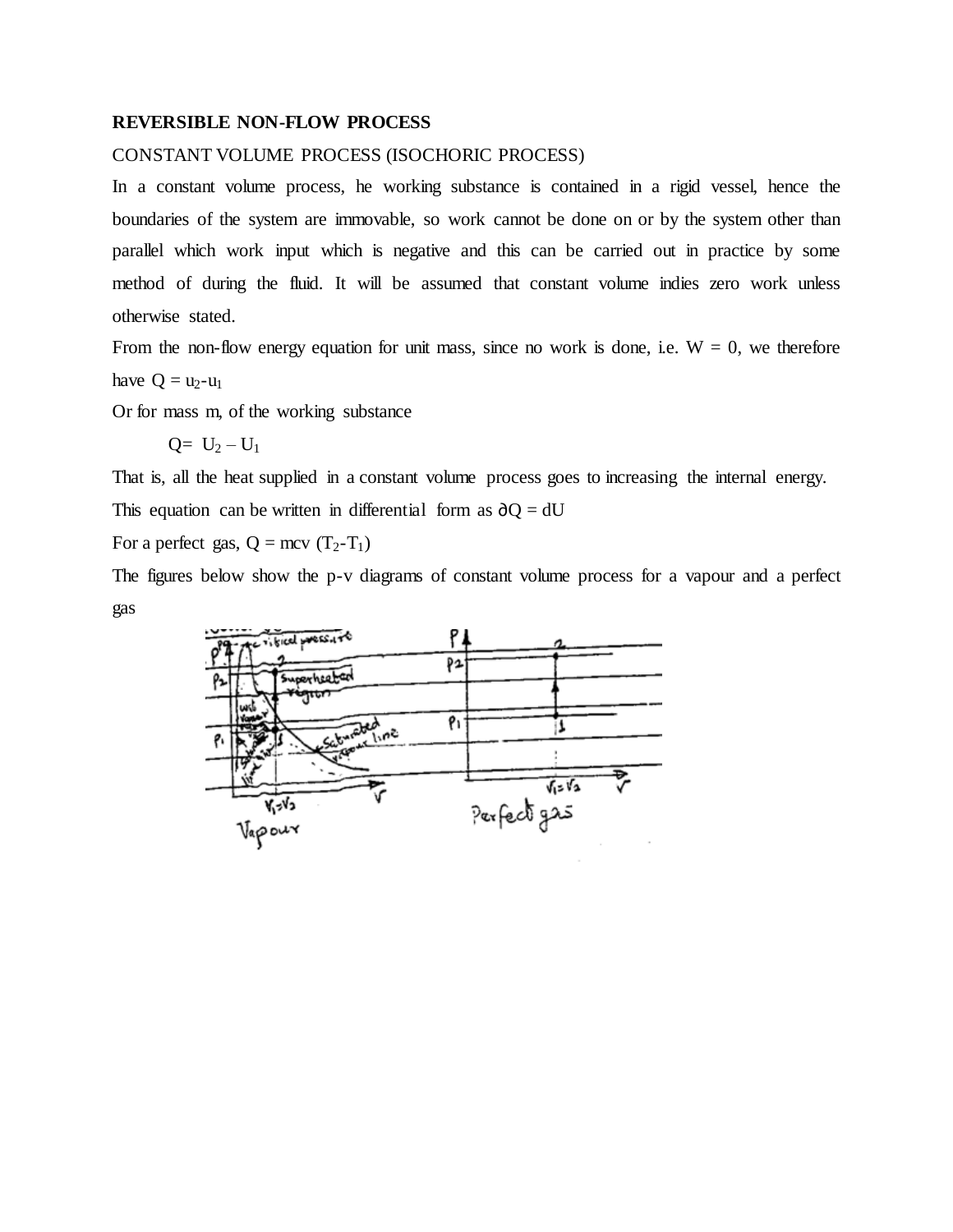## **CONSTANT PRESSURE PROCESS (ISOBARIC PROCESS)**

A closed system undergoing a process at constant pressure is illustrated in the figure below



The fluid is enclosed in a cylinder by a piston on which rests a constant, weight. If heat is supplied, the fluid expands and work is done by the system in overcoming the constant force. Heat is extracted, the fluid contracts and work is done on the system by the constant force.

From the non-flow energy equation,

$$
Q = (u_2 - u_1) + W
$$

Work might also be done in the system simultaneously by turning the fluid with a paddle, and this negative quantity of work must be included in the term W if no paddle work is done on the system and the process is reversible i.e.  $W = \int pdv = pdv$ , we have

 $\partial Q = du + p dv$ 

Or 
$$
\partial Q - pdv = du
$$

Since p is constant, this can be integrated to give

$$
Q - p(v_2 - v_1) = (u_2 - u_1)
$$

A further implication of the energy equation is possible if a new property is introduced. Since p is constant, pdv is identical with  $d(pv)$ 

Thus the energy equation can be written as

$$
\partial Q - d(pv) = du
$$
  

$$
\partial Q = d (u + pv)
$$

But specific enthalpy  $h = u + pv$ 

i.e. 
$$
\partial Q = dh
$$

or in the integrated form

$$
Q=h_2\hbox{-} h_1
$$

or for mass m, of a fluid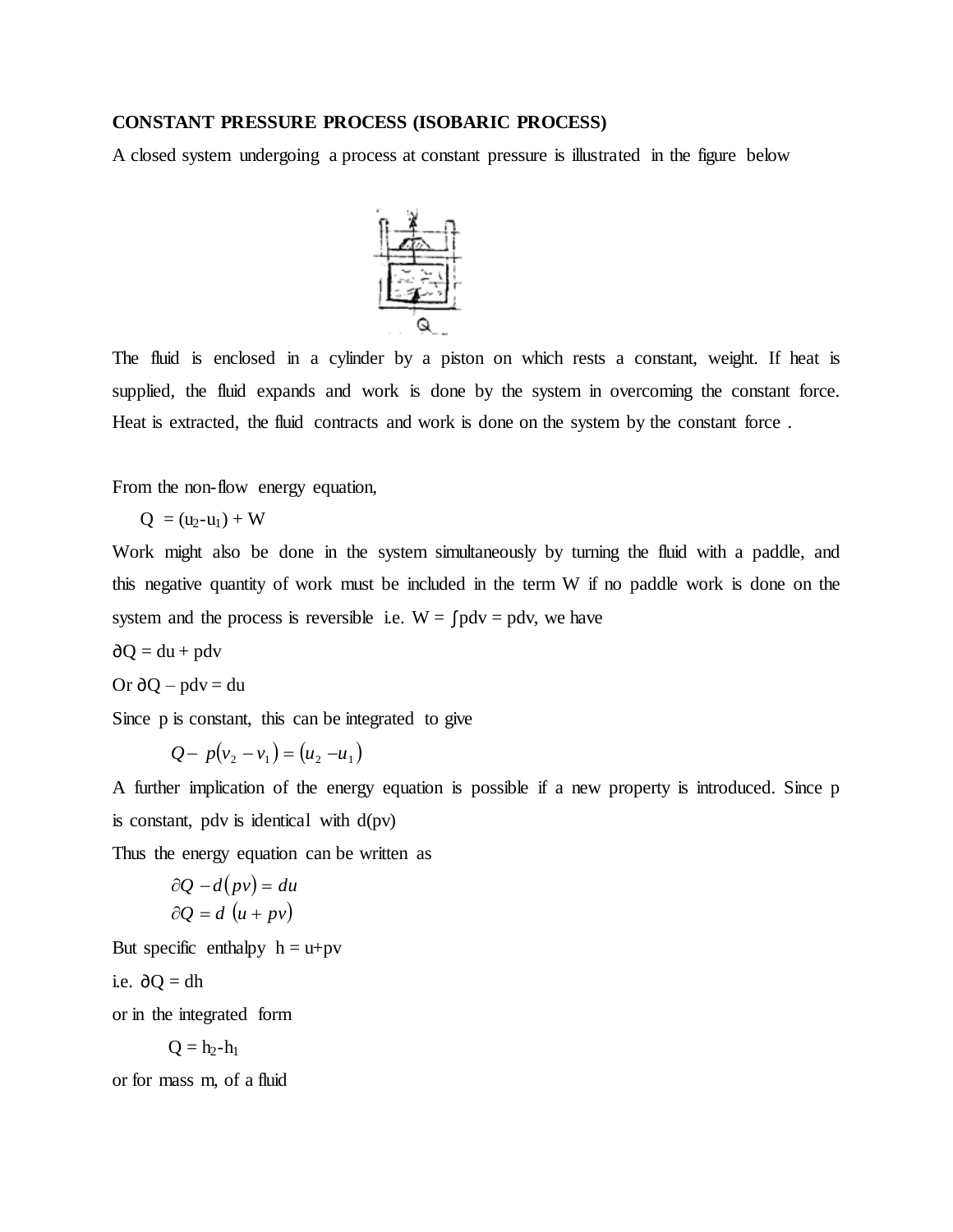# $Q = H_2-H_1$  (reversible process only)

That is the heat added in a reversible constant pressure process is equal to the increase in enthalpy. The above equation does not apply if the process is irreversible.

For a perfect gas,  $Q = mc_p (T_2-T_1)$ 



The figures above show the p-v diagrams of constant pressure process for a vapour and a perfect gas

NB: The areas shaded represent the work done by the fluid i.e.  $(v_2-v_1)$ 

## **CONSTANT TEMPERATURE PROCESS (ISOTHERMAL PROCESS)**

When the quantities of heat and work are so proportioned during an expansion or compression that the temperature of the fluid remains constant the process is said to be isothermal when a fluid in a cylinder behind a piston expands from a high pressure to a low pressure, there is tendency for the temperature to fall. In isothermal expansion heat must be added continuously in order to keep the temperature at the initial value.

Similarly in an isothermal compression heat must be removed from the fluid continuously during the process. It is possible to show that for a reversible isothermal process, a certain definite relationship must exist between p and v, and consequently, the work done has a definite value that can be predited.

For any reversible process the energy equation is  $\partial Q - \rho dv = du$ 

Or

$$
Q - \int_1^2 pdv = (u_2 - u_1)
$$

The figures below show the p-v diagrams of isothermal process for a vapour and a perfect gas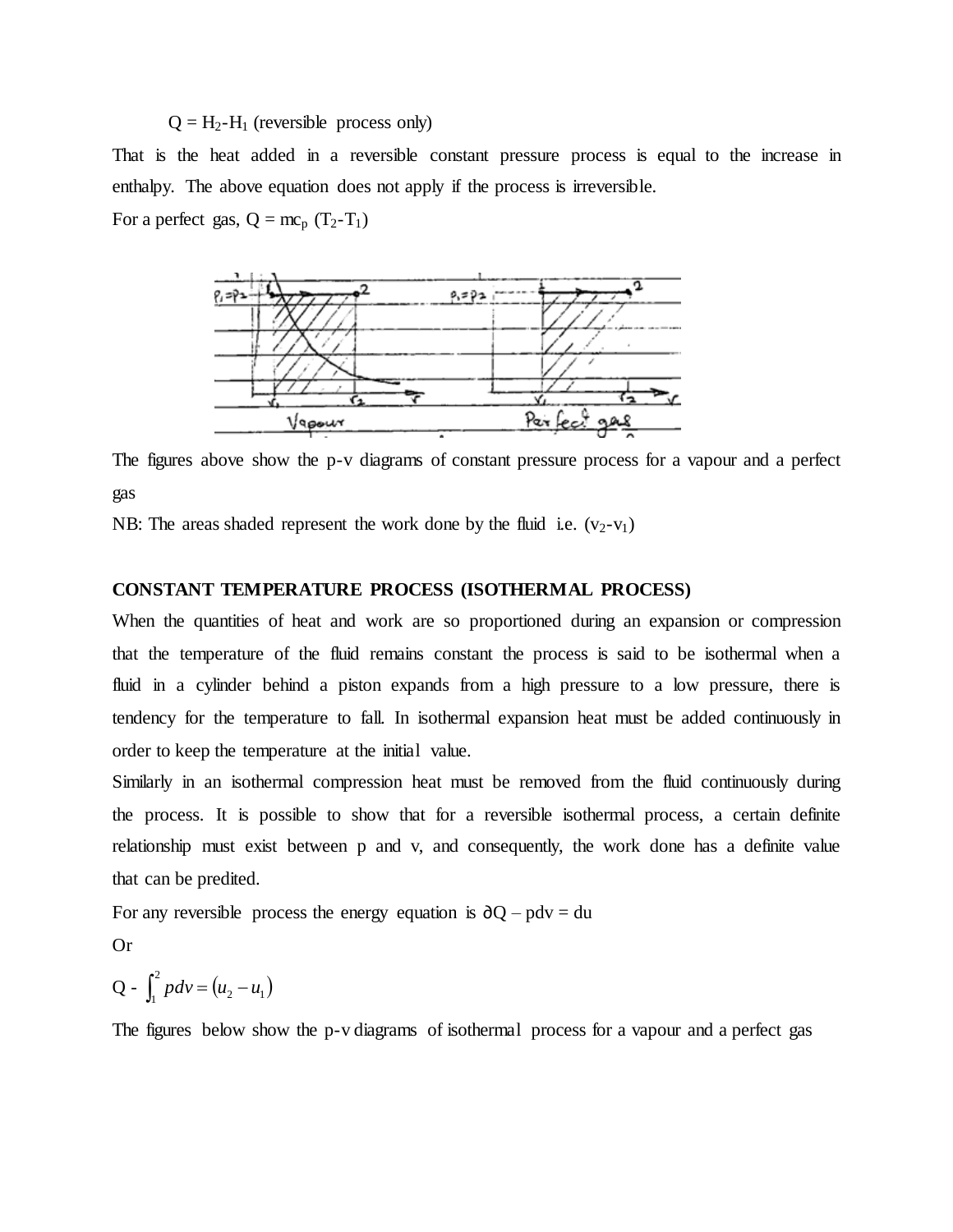

For isothermal process of a perfect gas which is assumed to have an equation of state.  $pv = RT = constant$ , since  $T = constant$ i.e  $pv = constant$ 

or

 $p_1v_1 = p_2v_2$ 

The work done by a perfect gas which undergoes a reversible isothermal expansion from state 1 to state 2 as shown in the figure above is given by the shaded area and can be evaluated as:

$$
W=\int_1^2 pdv
$$

In this case  $pv = c$  or  $p = c/v$ 

$$
\therefore \ W = \int_{1}^{2} \frac{c}{v} \ dv = c \int_{1}^{2} \frac{1}{v} \ dv
$$

$$
= c \ [\ln v]_{v_1}^{v_2} = c \ \ln \left( \frac{v_2}{v_1} \right)
$$

Since  $c = p_1 v_1 = p_2 v_2$ 

$$
W = p_1 v_1 \ln \left(\frac{v_2}{v_1}\right) = p_2 v_2 \ln \left(\frac{v_2}{v_1}\right)
$$
 per unit mass of gas

For mass, m, of the gas

$$
W = p_1 v_1 \ln \left(\frac{v_2}{v_1}\right) = p_2 v_2 \ln \left(\frac{v_2}{v_1}\right)
$$

From 
$$
p_1 v_1 = p_2 v_2
$$
, we have  
\n
$$
\frac{v_2}{v_1} - \frac{p_1}{p_2}
$$
\n
$$
\therefore W = p_1 v_1 \ln \left(\frac{p_1}{p_2}\right) = p_2 v_2 \ln \left(\frac{p_1}{p_2}\right)
$$
\nAlso  $p_1 v_1 = RT$   
\nHence  $W = \ln \left(\frac{p_1}{p_2}\right)$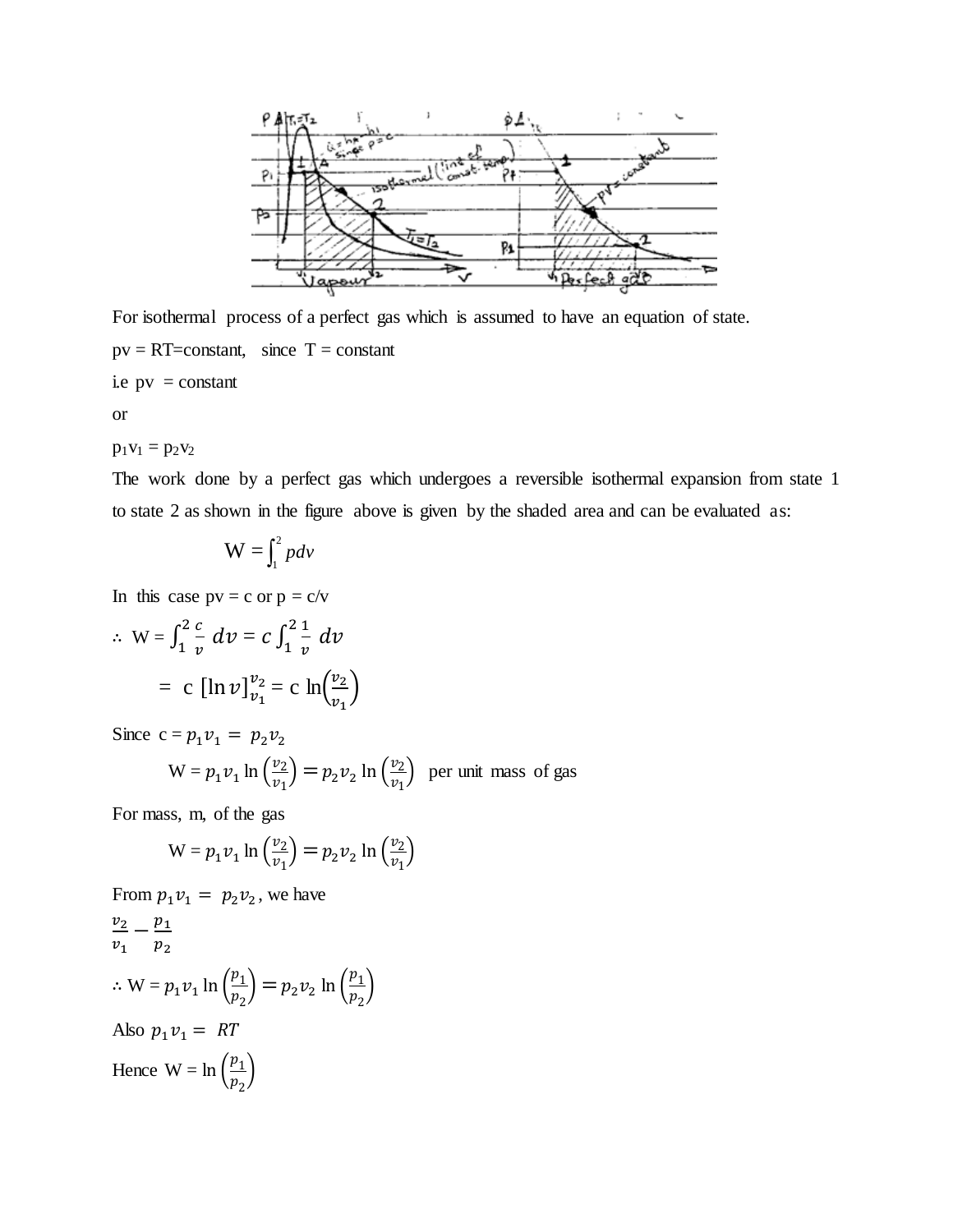And for mass, m, of the gas

 $W = mRT \ln \left(\frac{p}{p}\right)$  $\frac{p_1}{p_2}$ 

From Joule's law for perfect gas,

 $du = cvdT$ 

For isothermal process  $dT = 0$ 

i.e.  $du = 0$ .

That is the internal energy remains constant in an isothermal process for a perfect gas From non-flow energy equation, we have

 $\partial Q = dU + \partial W$ 

Since  $dU = 0$ 

∴ $\partial$ O =  $\partial$ W

or

 $Q = W$ 

That is, the quantity of heat supplied is equal to the work done in an isothermal process for a perfect gas only.

## **ADIABATIC PROCESS**

An adiabatic process is the one in which heat is prevented from crossing the boundary of the system. i.e. no heat is transferred to or from the fluid during the process. That is, an adiabatic process is one undergone by a system which is thermally insulated from its surroundings.

From the non-flow energy equation

 $Q = u_2 - u_1 + W$ 

For an adiabatic process  $Q = 0$ , we have

$$
\text{-}W = (u_2\text{-}u_1)
$$

or

 $W=(u_1-u_2)$ 

This equation is true for an adiabatic non-flow process whether or not the process is reversible.

In an adiabatic compression process all the work done on the fluid goes to increasing the internal energy of the fluid. Similarly in an adiabatic expansion process, the work done by the fluid is at the expense of a reduction in the internal energy of the fluid.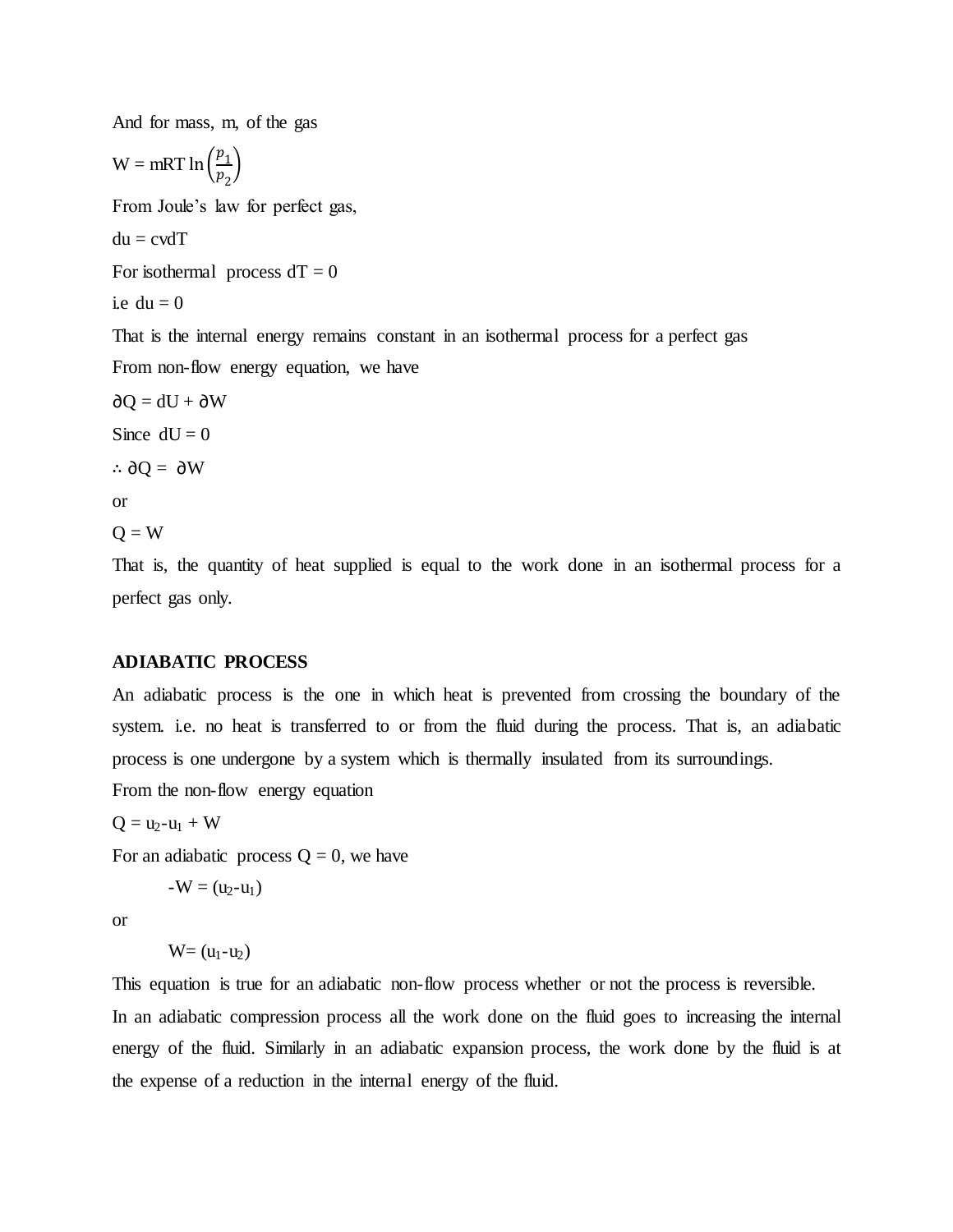A reversible adiabatic process is called isentropic (constant entropy) process.

For a vapour undergoing a reversible adiabatic process the work done can be found from equation given above by evaluating  $u_1$  and  $u_2$  from tables. For a perfect gas, a law relating p and v has been obtained for a reversible adiabatic process as  $pv^{\gamma} = constant$ 

Each perfect gas undergoing a reversible adiabatic process have its own value of  $\gamma$ 

#### **POLYTROPIC PROCESS**

The constant volume and constant pressure processes can be regarded as limiting cases of a more general type of process in which both the volume and pressure change, but in a certain specified manner.

In many real processes it is found that the states during an expansion or compression can be described approximately by a relation of the form  $pv<sup>n</sup> = constant$  where n is a constant called the index of expansion or compression, and p and v are average values of pressure and specific volume for the system.

Compressions and expansion of the form  $pv<sup>n</sup> = constant$  are called polytropic processes. When n = 0, the relation reduces to p = constant (isobaric process) and when  $n = \infty$ , it can be seen to reduce to v = constant by writing it in the form  $p^{\frac{1}{n}}$  v = constant For any reversible process,  $W = \int pdv$ 

For a process in which  $pv^n = constant$ , we have  $p = c/v^n$ 

Where c is a constant

Thus, 
$$
W = \int_{v_1}^{v_2} \frac{c}{v^n} dv = c \int_{v_1}^{v_2} \frac{dv}{v^n} = c \left( \frac{v^{-n+1}}{-n+1} \right)_{v_1}^{v_2}
$$
  
\n
$$
= c \left( \frac{v_2^{-n+1} - v_1^{-n+1}}{-n+1} \right) = c \left( \frac{v_2^{-1-n} - v_1^{-1-n}}{-n+1} \right)
$$
\n
$$
= c \left( \frac{- (v_1^{-1-n} - v_2^{-1-n})}{-(n-1)} \right) = c \left( \frac{v_1^{-1-n} - v_2^{-1-n}}{n-1} \right)
$$
\n
$$
= \left[ \frac{p_1 v_1^{n} v_1^{-1-n} - p_2 v_2^{n} v_2^{-1-n}}{n-1} \right]
$$

Since constant  $c = p_1 v_1^n = p_2 v_2^n$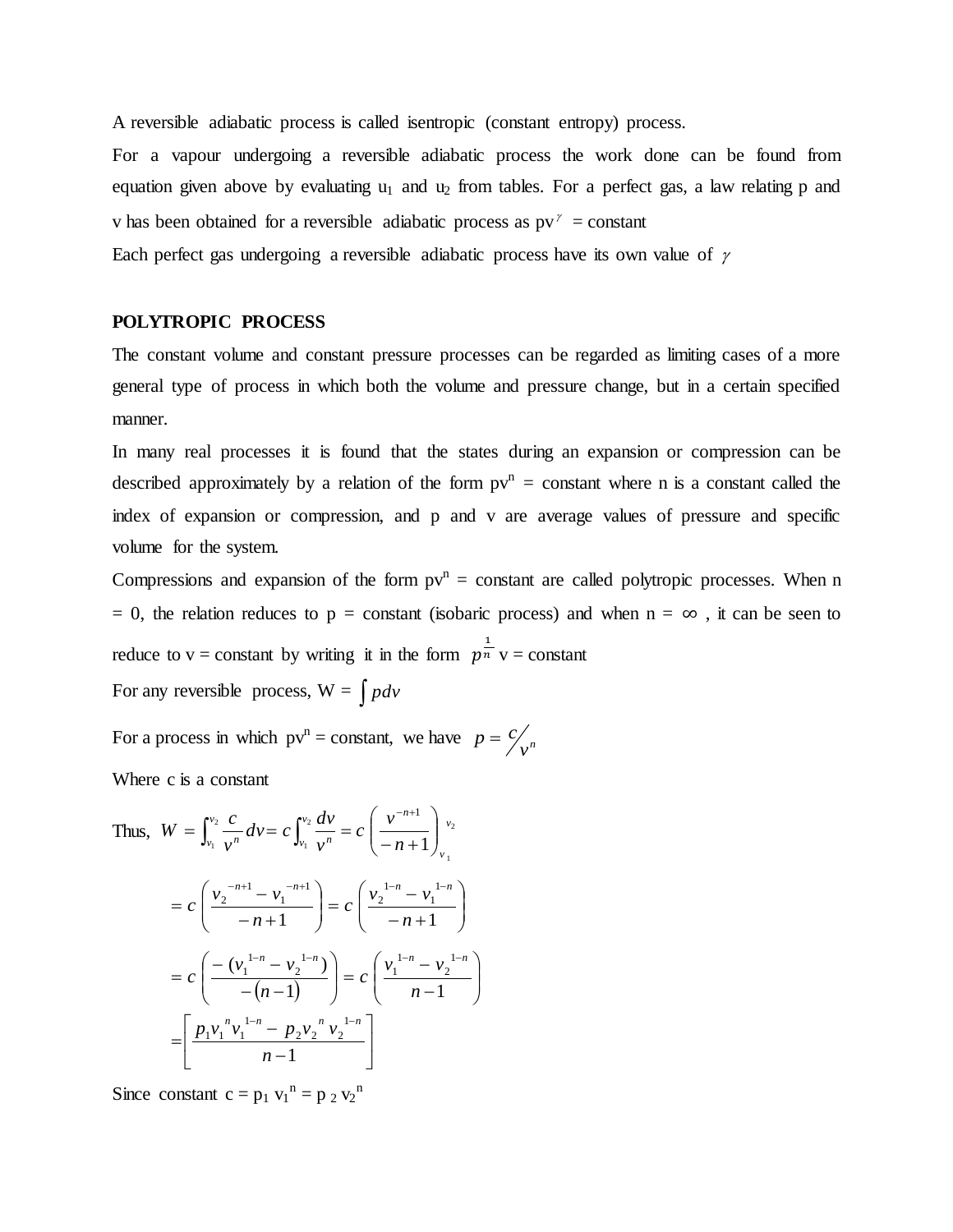$$
W = \frac{p_1 v_1 - p_2 v_2}{n - 1}
$$

This equation is true for any working substance undergoing a reversible polytropic process. It follows also that for any polytropic process, we can write

$$
\frac{p_1}{p_2} = \left(\frac{v_2}{v_1}\right)^n
$$

The integrated form of the energy equation for a reversible polytropic process can therefore be written as

$$
Q - \left(\frac{p_1v_1 - p_2v_1}{n-1}\right) = (u_2 - u_1)
$$

In a polytropic process the index 'n' depends on in the heat and work quantities during the process. The various processes considered previously are special cases of the polytropic process.

When  $n = \infty$ ,  $pv^{\infty} = c$  or  $p^{\frac{1}{\infty}}v = constant$  (isobaric process) When  $n = \infty$ ,  $pv = c$  or  $pv^{1/\infty} = C$  i.e.  $v = constant$  (isochoric) When  $n = 1$ ,  $pv = c$  i.e. T= constant (isothermal process Since pv/T=constant for a perfect gas When  $n = \gamma$ ,  $pv^{\gamma} = constant$  i.e. reversible adiabatic process

This is illustrated on a p-v diagram shown below



State 1 to A is constant pressure cooling  $(n = 0)$ State 1 to B is isothermal compression  $(n = 1)$ State 1 to C is reversible adiabatic compression  $(n = \gamma)$ State 1 to D is constant volume heating  $(n = \infty)$